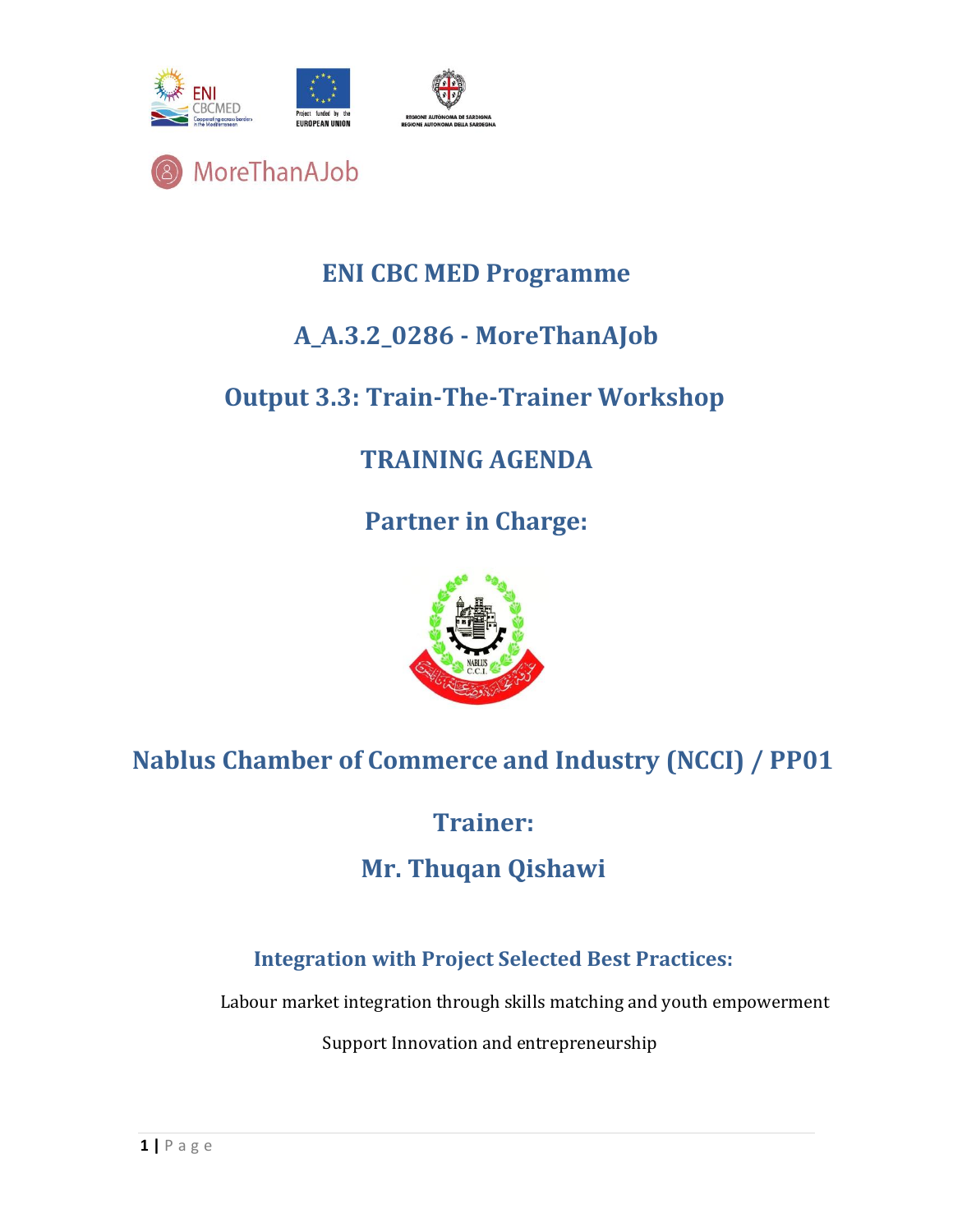

#### **TRAINING AGENDA**

Day One: Monday, January 18th, 2021

| <b>Time</b>     | <b>Content</b>                                                       | <b>Remarks</b>                               |
|-----------------|----------------------------------------------------------------------|----------------------------------------------|
| $09:00 - 10:15$ | <b>Opening</b>                                                       |                                              |
|                 | Welcoming, Introduction, Expectations and Fears, Training            |                                              |
|                 | objectives, training rules, training journey, pre and post and       |                                              |
|                 | training frame work                                                  |                                              |
| $10:15 - 11:30$ | Introduction to <b>MoreThanAJob</b> project & framework<br>$\bullet$ |                                              |
| 11:30-11:45     | <b>Coffee Break</b>                                                  |                                              |
| $11:45-12:50$   | Key training and facilitation skills and techniques                  | Interactive<br>discussion $&$<br>Groups work |
| 12:50-13:00     | Wrapping up                                                          |                                              |
|                 | Evaluation for day Two<br>$\bullet$                                  |                                              |

#### Day Two: Tuesday, January 19<sup>th</sup>, 2021

| <b>Time</b>     | Content           | <b>Remarks</b> |
|-----------------|-------------------|----------------|
| $09:00 - 09:30$ | Review day one    |                |
|                 | Introduce day two |                |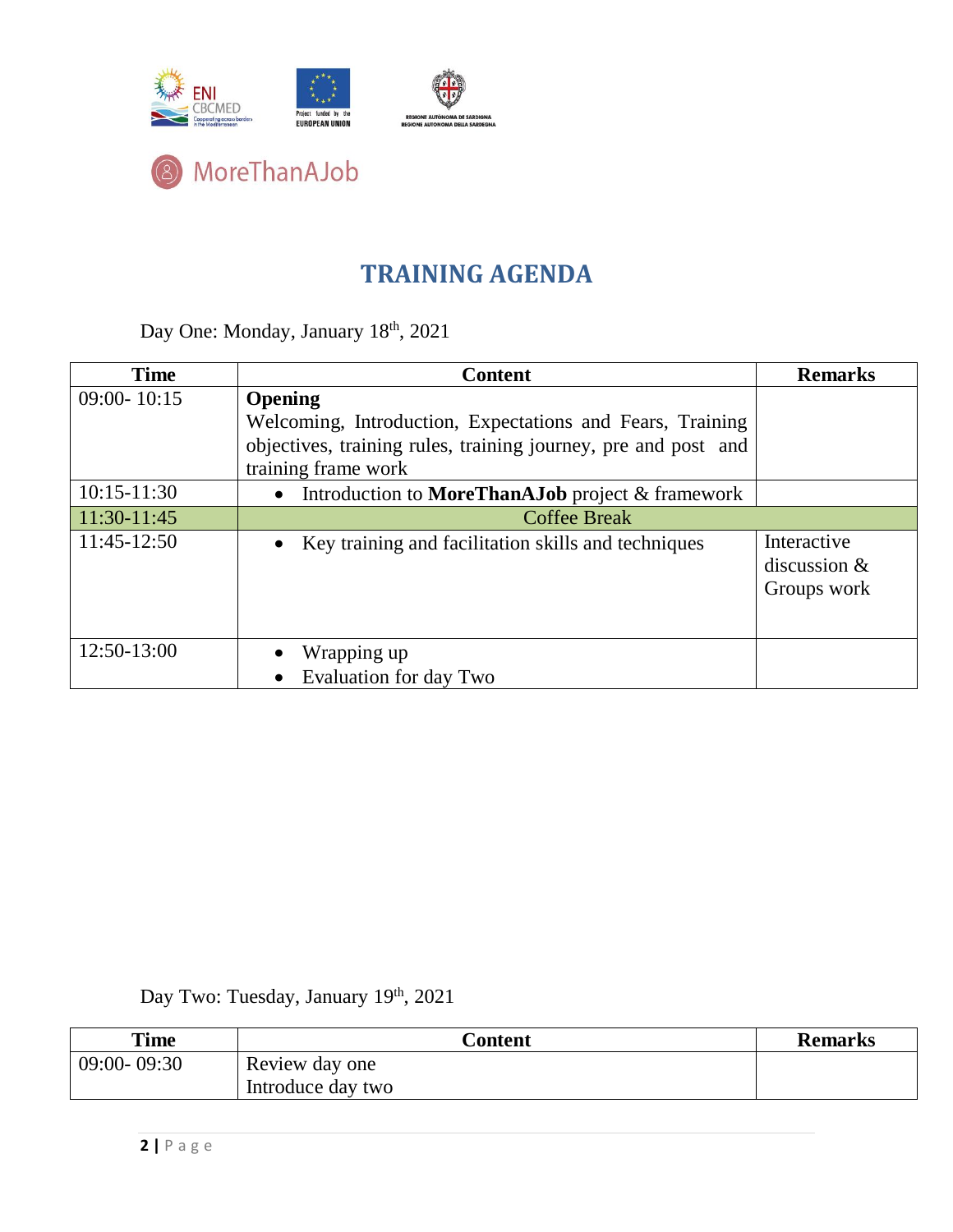

# <sup>8</sup> MoreThanAJob

| 09:30-10:30   | Best Practices of Youth Empowerment & Engagement                                                                  |
|---------------|-------------------------------------------------------------------------------------------------------------------|
|               | What to take into consideration?                                                                                  |
| $10:30-11:30$ | Skills matching                                                                                                   |
| 11:30-11:45   | <b>Coffee Break</b>                                                                                               |
| 11:45-12:50   | Diversity: Understanding others – Generations gap $\&$<br>$\bullet$<br>building frame work for effective dialogue |
| 12:50-13:00   | Wrapping up<br>Evaluation for day Two                                                                             |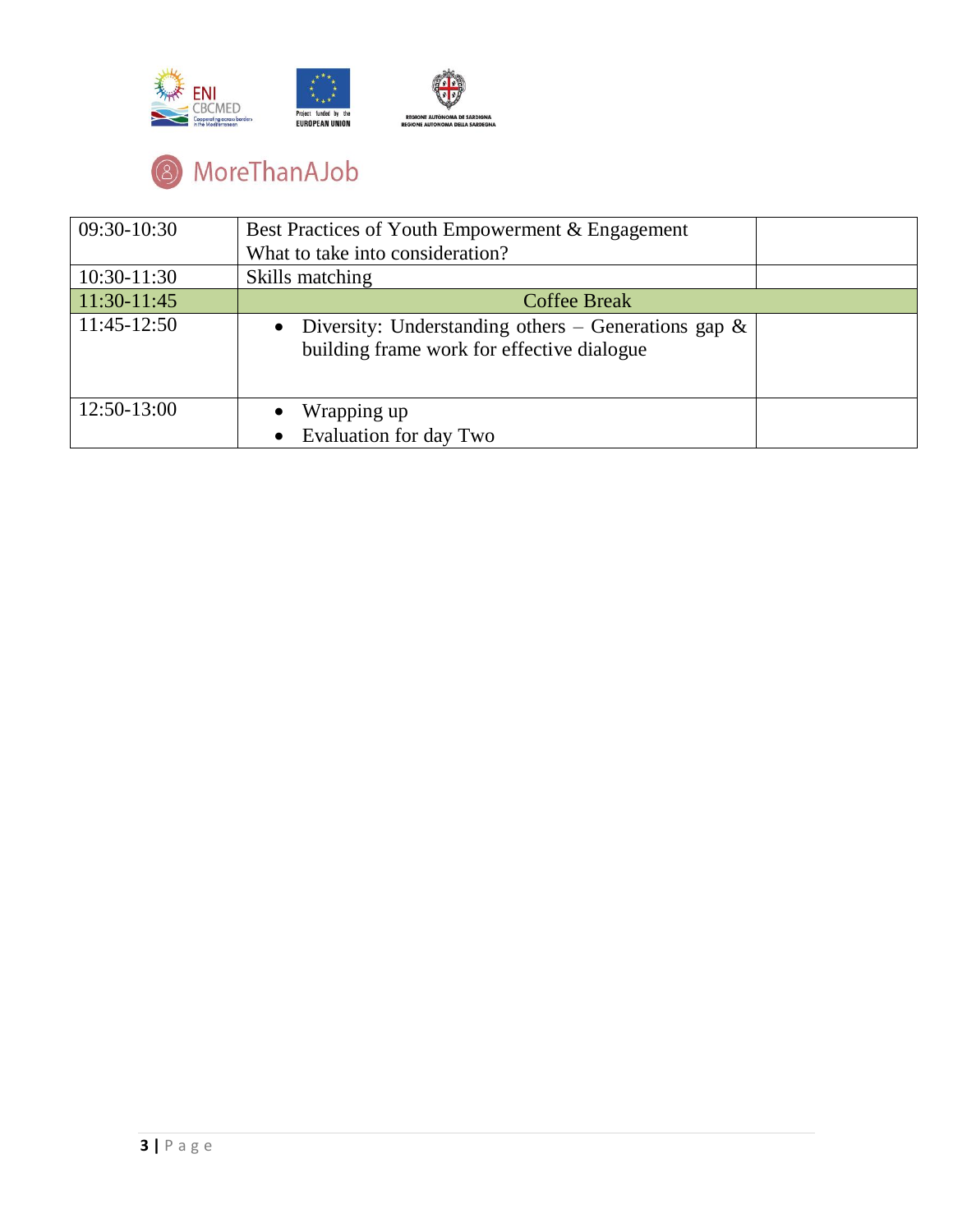



Day Three: Wednesday, January 20<sup>th</sup>, 2021

| <b>Time</b>     | <b>Content</b>                                                                                                                        | <b>Remarks</b> |
|-----------------|---------------------------------------------------------------------------------------------------------------------------------------|----------------|
| $09:00 - 09:30$ | Review day Two                                                                                                                        |                |
|                 | Introduce day Three                                                                                                                   |                |
| 09:30-10:30     | Youth Empowerment scope                                                                                                               |                |
| 10:30-11:30     | Innovation & Entrepreneurship                                                                                                         |                |
| 11:30-11:45     | <b>Coffee Break</b>                                                                                                                   |                |
| 11:45-12:50     | Working together: (Generating ideas, working as a<br>$\bullet$<br>team, building on our collective talents, pitching<br>competencies) |                |
| 12:50-13:00     | Wrapping up                                                                                                                           |                |
|                 | Evaluation for day Three                                                                                                              |                |